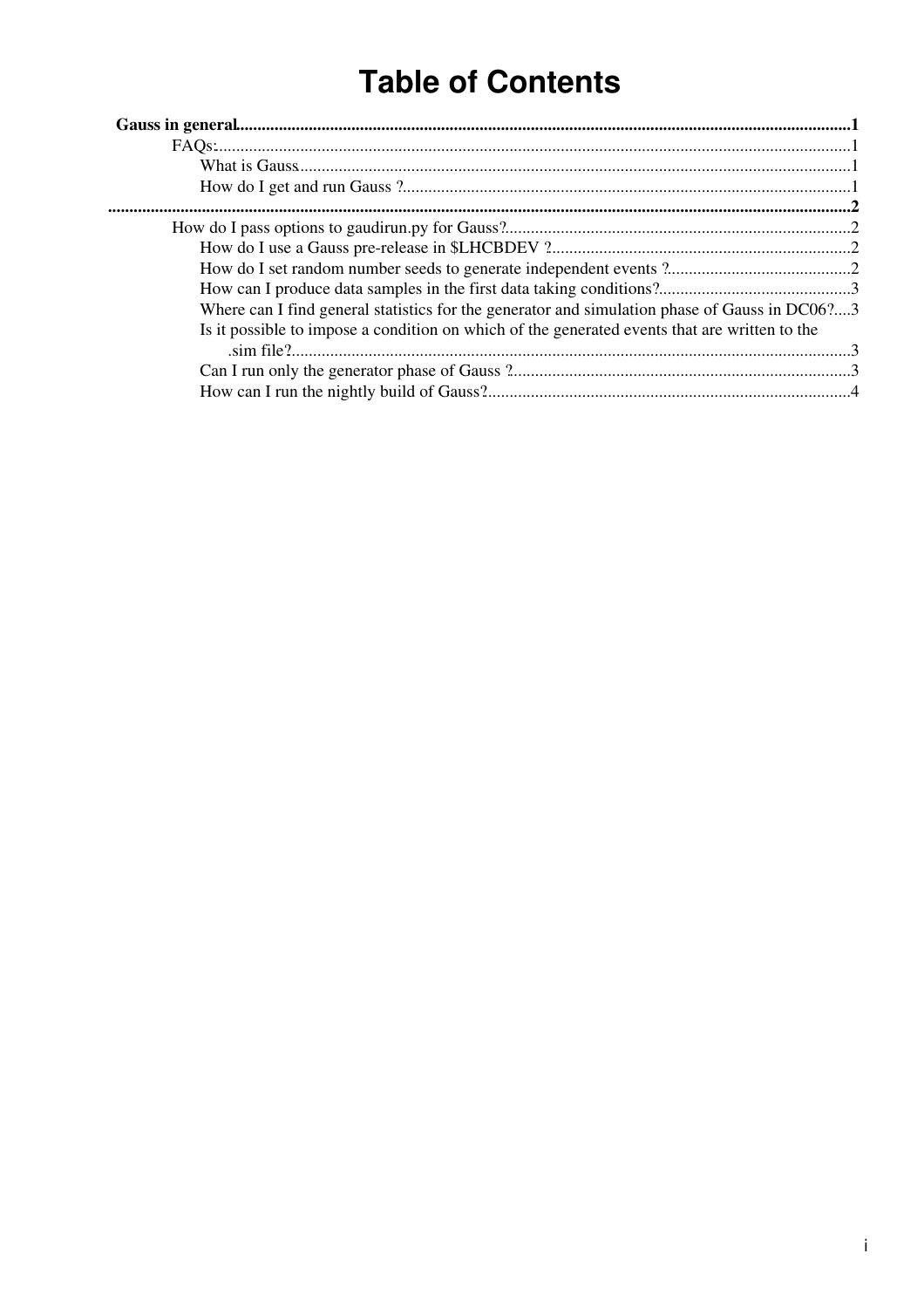# <span id="page-1-0"></span>**Gauss in general**

This page will be populated with Frequently Asked Questions concerning Gauss in general, for example:

- the framework
- random number: independet sets and reproducibility
- producing events in different running conditions
- performance and validation
- use and performance in central production (e.g. DC06)

Please feel free to add topics.

## <span id="page-1-1"></span>**FAQs:**

If you did not find an answer to you question you can add it here:

Current user-submitted FAQ's can be found [here](https://twiki.cern.ch/twiki/bin/view/LHCb/FAQ/UserFAQ)

# <span id="page-1-2"></span>**What is Gauss**

Gauss is the LHCb simulation program. It consist of a first phase where the events are generated (e.g. pp collisions at 14 TeV) and a second phase where the particles are propagated trough the LHCb detectors. All available documentation is linked from the [Gauss web page](http://cern.ch/LHCb-release-area/DOC/gauss)

# <span id="page-1-3"></span>**How do I get and run Gauss ?**

You get and run Gauss exactly like any other LHCb application.

```
lb-run Gauss/v49r17 gaudirun.py myOptions.py
```
Look at the [LHCb Starterkit](https://lhcb.github.io/starterkit-lessons/second-analysis-steps/simulation.html) for more information.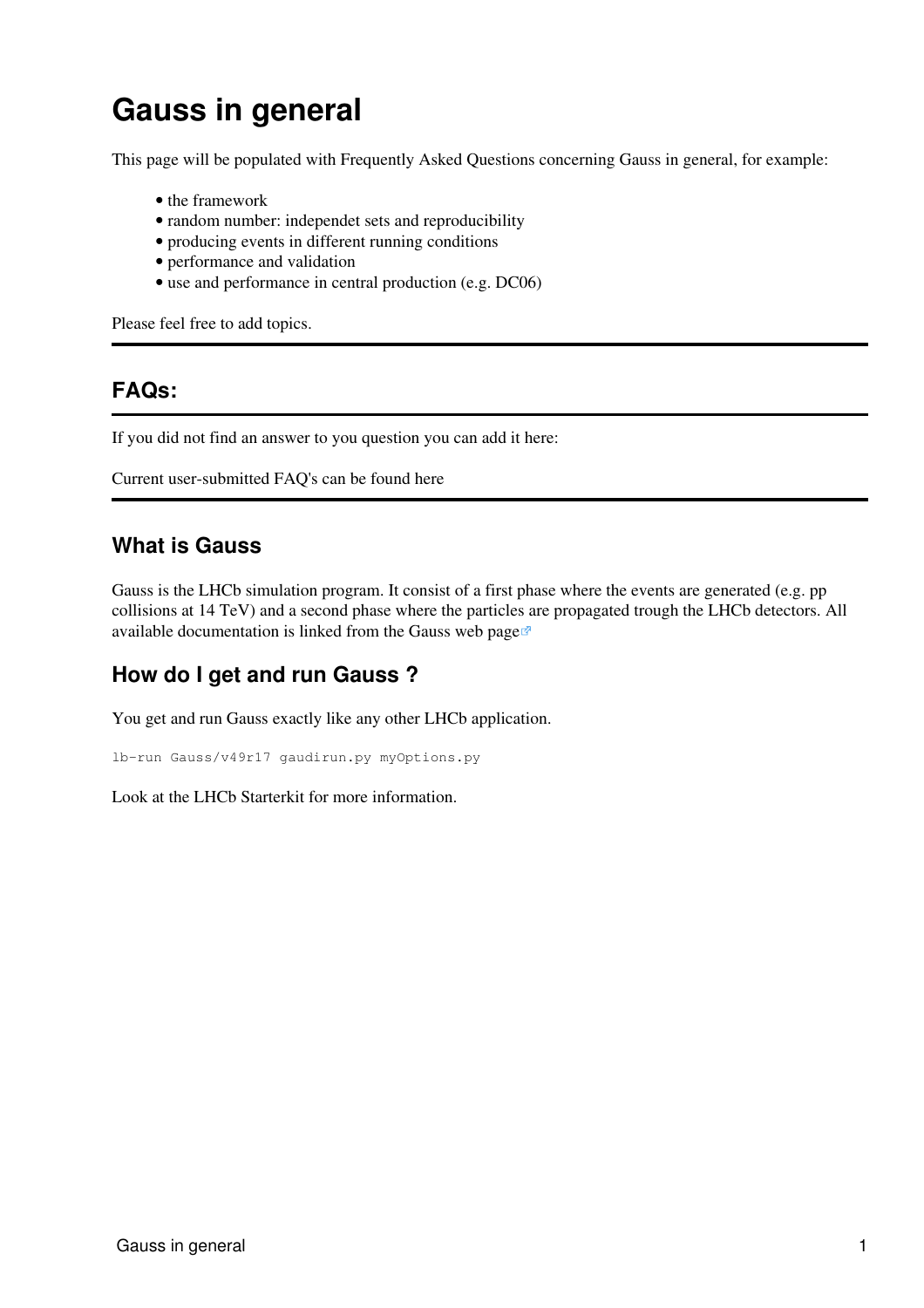## <span id="page-2-0"></span>**How do I pass options to gaudirun.py for Gauss?**

The way you steers Gauss is via gaudirun,py. Below is an example with full flexiblity passing the Simulation Configuration (beam releated), the Conditions (geometry related), the Eventtype, the generator to use and the part specific to a job (number of events, run number, etc.) as separate arguments.

> gaudirun.py \$GAUSSOPTS/Gauss-Job.py \$APPCONFIGOPTS/Gauss/Beam6500GeV-md100-2018-nu1.6.py \$APPCC

One can change for example the beam parameters (a different energy), but use the same geometry, event type and generator by just replacing

\$APPCONFIGOPTS/Gauss/Beam6500GeV-md100-2018-nu1.6.py

with

\$APPCONFIGOPTS/Gauss/Beam6500GeV-md100-2016-nu1.6.py

or change eventtype by replacing

\$DECFILESROOT/options/30000000.py

with the one you want.

### <span id="page-2-1"></span>**How do I use a Gauss pre-release in \$LHCBDEV ?**

The only thing you need to do differently with respect to a released version is to introduce in the CMTPROJECTPATH the \$LHCBDEV area, between your User\_release\_area and LHCb\_release\_area.

setenv CMTPROJECTPATH \${User\_release\_area}:\${LHCBDEV}:\${LHCb\_release\_area}:\${Gaudi\_release\_area}:

Remember that a version built in \$LHCBDEV is a moving pre-release and as such it can change at any moment.

### <span id="page-2-2"></span>**How do I set random number seeds to generate independent events ?**

To generate independent sets of data, it is necessary to change random number seeds in Gauss. For each event, they are set using its run number and event number, for both the generator and simulation phase of Gauss. For the generation phase it is possible to set them via options by setting the property RunNumber and FirstEventNumber of the algorithm "GenInit/GaussGen". For the simulation phase they will be taken from what is in the GenHeader, that is to say they depend on the values given to GenInit above. To do that in the option file:

```
GaussGen = GenInit ("GaussGen")
GaussGen.FirstEventNumber = 1
GaussGen.RunNumber = 1082
```
In case you run jobs through ganga, ganga has a GaussSplitter() tool which will split your job into subjobs and set FirstEventNumber for you. In this case **only change** RunNumber from master job to master job to if you want statistically independent samples.

```
#in a ganga session
help(GaussSplitter ())
my_job.splitter = GaussSplitter ()
my_job.application.script = '/path/to/some/gauss/options.py' # only set RunNumber
```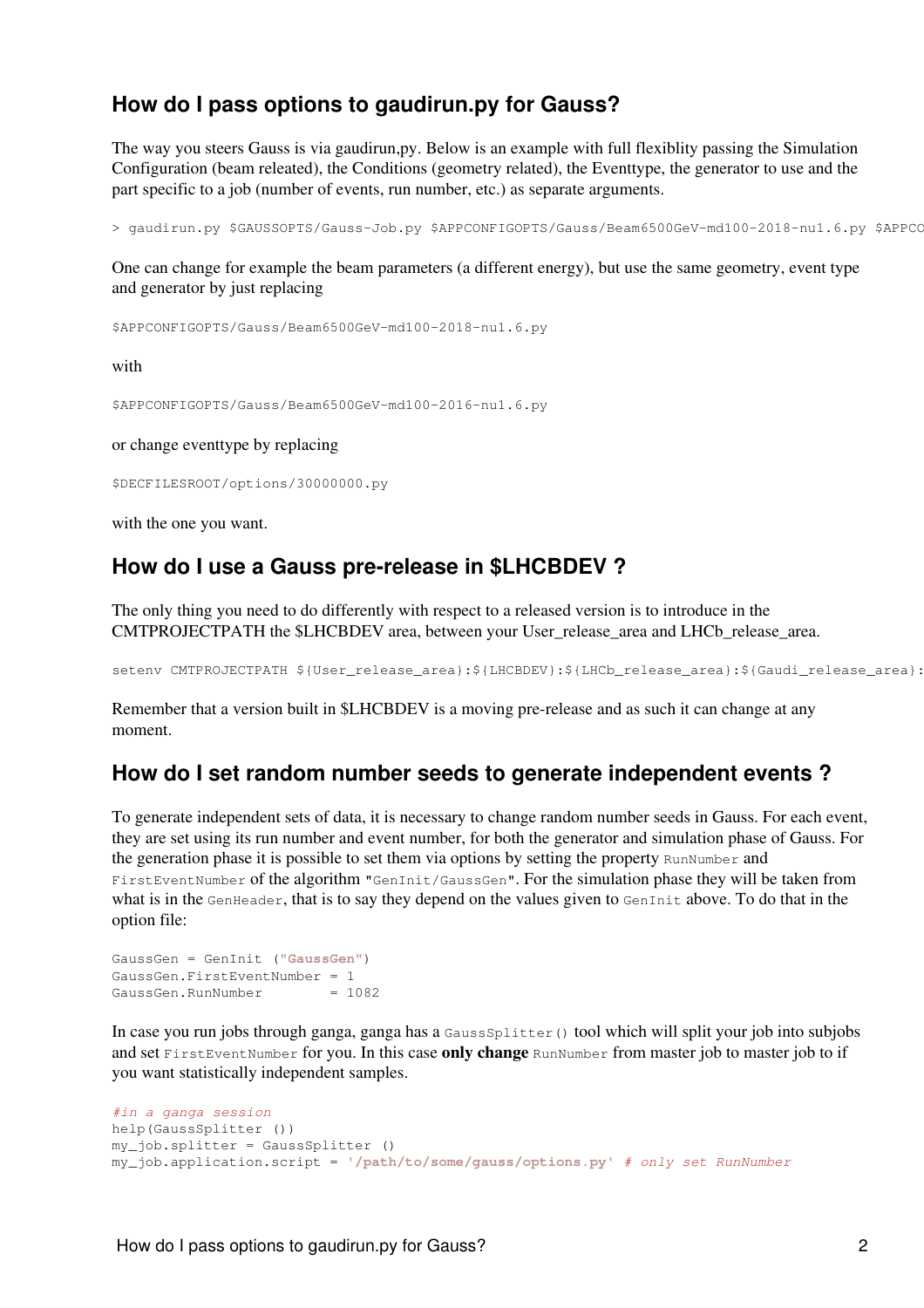# <span id="page-3-0"></span>**How can I produce data samples in the first data taking conditions?**

Options or combinations of options are available to generate data samples for first data. Predefined options can be given as argument options to the Gauss executable as in is normally done with v200601.opts

A complete review of all possible data samples, options availables and how to combined them is available from the Gauss web page [How to generate samples for first data](http://lhcb-release-area.web.cern.ch/LHCb-release-area/DOC/gauss/doc/FirstEventOptions.php)  $\mathbb{Z}$ 

# <span id="page-3-1"></span>**Where can I find general statistics for the generator and simulation phase of Gauss in DC06?**

Some statistics for both generator and simulation phases of Gauss are printed at the end of any Gauss job. In DC06 a script has been put in place to produce statistics and efficiency of cuts for both the generator and simulation phase of Gauss using this information from a few hundred jobs of a given production. The results are published on a web page and given as function of the Gauss version number, the DC06 configuration and the luminosity for all generated event types. The generator level cut efficiencies are provided separatly for B (in the box "particle cut efficiency") and for Bbar (in "anti-particle cut efficiency").

- [Counters used to produce generator statistic](https://twiki.cern.ch/twiki/bin/view/LHCb/GengaussCounters)
- [Counters used to produce simulation statistics](http://lhcb-release-area.web.cern.ch/LHCb-release-area/DOC/STATISTICS/SimulationTables.pdf)
- Generator and Simulation Statistic Tables for  $DC06\mathbb{Z}$ .

# <span id="page-3-2"></span>**Is it possible to impose a condition on which of the generated events that are written to the .sim file?**

Yes, it is.

And it is already done in the default configuration of Gauss: only events that were successfully processed by Geant4 (i.e. not aborted) are written out.

If you want to introduce an additional condition, you will need to have a filtering algorithm verifying if the condition is satisfied or not (e.g. at least N MCHits in the VELO) and include the line

```
 setFilterPassed(true)
```
for "interesting" events and

```
 setFilterPassed(false)
```
for those you want to discard. You then can the add your algorithm at the end of the Simulation sequence

```
Simulation.Members += { "MyFilter"};
```
The Gauss OutputStream is configured to require the Simulation sequence to be succesfull, hence your filter will also be taken into account for writing events. In case of condition imposed at the generator level, it is more effective to not even save the event in the TES and do no process them in the simulation. For this you should instead use a FullEventCut tool that is called by the Generation algorithm

-- [GloriaCorti](https://twiki.cern.ch/twiki/bin/view/Main/GloriaCorti) - 17 Jan 2008

# <span id="page-3-3"></span>**Can I run only the generator phase of Gauss ?**

Yes, it is possible to run the generator phase of Gauss and options are set up for you. You will just need to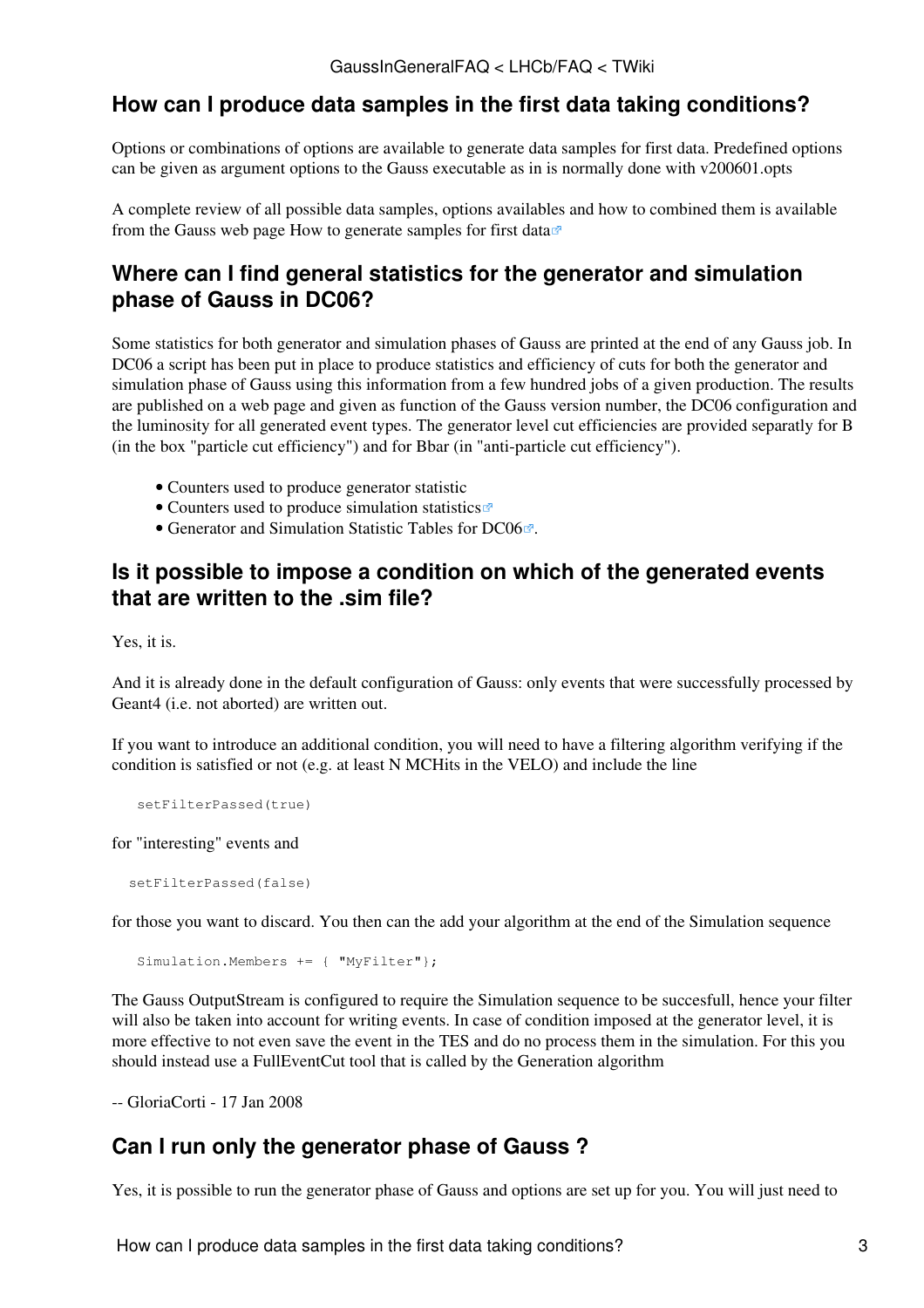#### GaussInGeneralFAQ < LHCb/FAQ < TWiki

give them to **gaudirun.py**, either by importing them or as argument.

Please follow the example given in the Contributing section of the [DecFiles](https://twiki.cern.ch/twiki/bin/edit/LHCb/FAQ/DecFiles?topicparent=LHCb/FAQ.GaussInGeneralFAQ;nowysiwyg=1) package

# <span id="page-4-0"></span>**How can I run the nightly build of Gauss?**

The slots available for nightly build [can be found on the](https://lhcb-nightlies.web.cern.ch/nightly/summary/) [LHCbNightlies](https://twiki.cern.ch/twiki/bin/edit/LHCb/FAQ/LHCbNightlies?topicparent=LHCb/FAQ.GaussInGeneralFAQ;nowysiwyg=1) [page.](https://lhcb-nightlies.web.cern.ch/nightly/summary/)

To run from the nightlies without touching the code there, you can run

lb-run -c x86\_64-centos7-gcc9-opt --nightly lhcb-gauss-dev/Today Gauss/HEAD bash --norc

If you want access to the whole nightly build, requiring recompilation in some cases, choose a slot (say lhcb-gauss-dev), then do

lbn-install --verbose --platforms=x86\_64-centos7-gcc9-opt --projects=Geant4,Gauss lhcb-gauss-dev Today

This will install Geant4 and Gauss into the directory from the nightlies. Dont forget to append to CMAKE\_PREFIX\_PATH the cloned directory

cd lhcb-gauss-dev/Today/ source setupSearchPath.sh export CMAKE\_PREFIX\_PATH=\$PWD:\$CMAKE\_PREFIX\_PATH cd Gauss make -j8 install

You can now run as usual: ./run gaudirun.py \$GAUSSOPTS/Gauss-Job.py ...

Where do I read/dump the file with the particle properties ?

All known particle names and PDG id numbers can be found in a [ParticleTable.](https://twiki.cern.ch/twiki/bin/edit/LHCb/FAQ/ParticleTable?topicparent=LHCb/FAQ.GaussInGeneralFAQ;nowysiwyg=1)txt file. This is located in DDDB (in the past it was in \$PARAMFILESROOT).

There are different ways of accessing it: 1 browse the database itself 1 extract the file from the database 1 use gaudi and dump the content of the table via the particle property service. To browse the database via the graphical interface

SetupProject LHCb CondDBBrowser DDDB

and then navigate to /param/ParticleTable.txt 2. To extract the file

SetupProject LHCb dump\_db\_to\_files.py -c sqlite\_file:\$SQLITEDBPATH/DDDB.db/DDDB -s /param/ParticleTable.txt

Can I run only the generator phase of Gauss ? 4